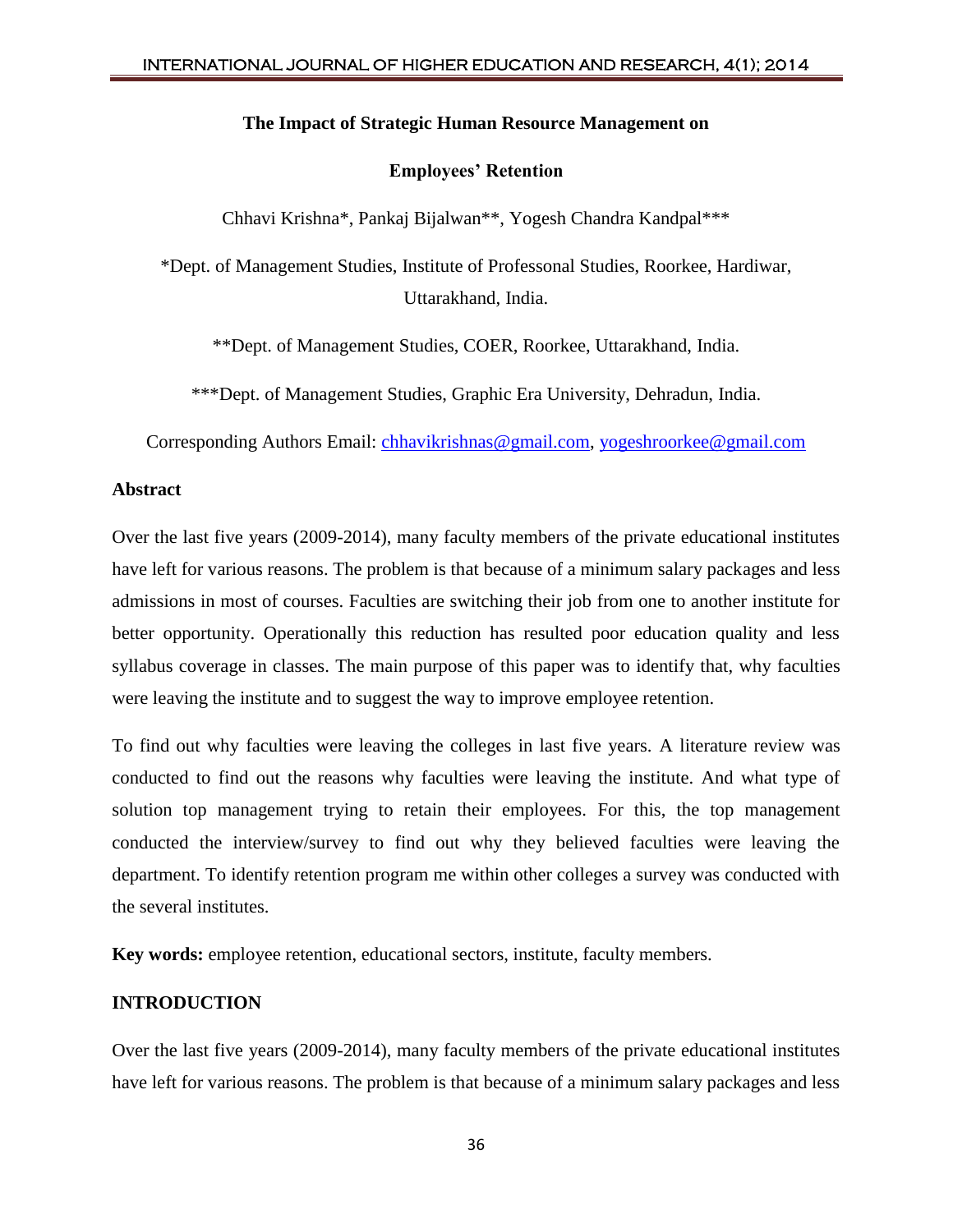admissions in most of courses. Faculties are switching their job from one to another institute for better opportunity. Operationally this reduction has resulted poor education quality and less syllabus coverage in classes. The main purpose of this paper was to identify that, why faculties were leaving the institute and to suggest the way to improve employee retention.

To identify/ find out why faculties were leaving the colleges in last five years. a literature review was conducted to find out the reasons why faculties were leaving the institute. And what type of solution top management trying to retain their employees. For this, the top management conducted the interview/survey to find out why they believed faculties were leaving the department. To identify retention program me within other colleges a survey was conducted with the several institutes.

Following were the questions on which we research and evaluate the problems that are:-

- 1. Why have faculties switch the educational institutes rapidly?
- 2. In general, why do faculty members leave the jobs they work for?
- 3. What the top management teams think about the rapid change in their organizational staff?
- 4. And what type of retention programme is used by other colleges?

# **Material and Methods:**

The literature clearly indicated that there are six keys to retaining personnel. They are;- Recruiting, communications, training, job satisfaction, pay, and benefits.

# **Recruiting**

The best effort is to retain the employee in organizations starts with recruiting. Employer must be loyal at the time of recruitment about the organizational culture, expectations and belief within the organization.

Inviting and retaining the best faculties in organization are not two different tasks. But are the same thing and these both two factors requires managing a positive image of organization internally and externally. Taylor and Cosenza (1997) strengthen this thought by noting that it is imperative that companies give prospective employees a true picture of the organization, if they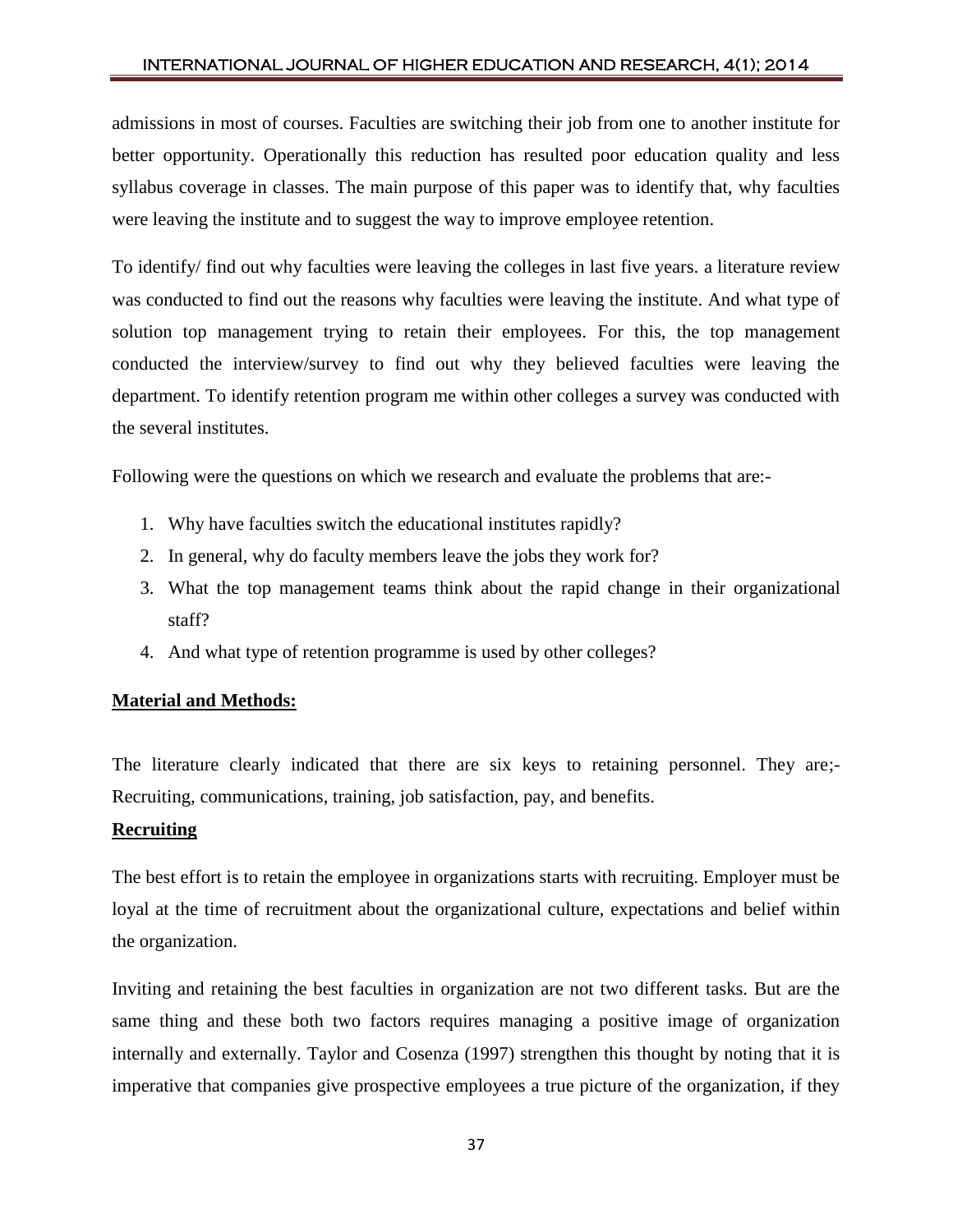hope to match the personality type with the climate and culture of the organization. Employers must be honest with the recruit about the beliefs, expectations, organizational culture, demands, and opportunities within the organization. By representing the organization realistically, a department will attract those who will be content working within the culture (Marx, 1995). Denton (1992, p.47) follows this up by stating that, " the better the match between recruits and the organization the more likely you are to retain them." Lynn (1997) believes that you must take time during the hiring process to make wise decisions. The employer must be candid about the working conditions, responsibilities, opportunities and other details to reduce the Chances of making hiring mistakes

## **Communications**

Lynn (1997) notes that communications must be a two way street to be effective. Employers must listen to what employees have to say. An atmosphere must be created in which employees feel comfortable making suggestions and trying our new ideas. As Denton (1992) points out, managers must make sure employees know what they should do and why it is important. Lack of communication may result in gaps between management's perceptions of quality employment and the employees desired and perceived quality of employment (Taylor & Cosenza, 1997). There must be a common purpose and trust among employees. People want to feel as if they are a vital piece of something larger (Carney, 1998). Taylor and Cosenza (1997) indicate that it is important to communicate the values of the organization to its employees in order to increase their level of consent, participation, and motivation.

Lynn (1997) echoes this thought by pointing out that the vision of the organization must be shared with the employee as well as the importance the employees play in helping fulfill it. Lynn (1997) follows this up by stating that early on an atmosphere of fairness and openness must be created by clearly laying out company policies. Carney (1998) believes that the key to employee retention is quite simple: communicate, communicate, and communicate. Communication with the employees must begin early on in the relationship. He believes that the imprinting period of a new employee is probably less than two weeks. Employers must engage the employee early on by sharing how important the job they do is.

## **Training**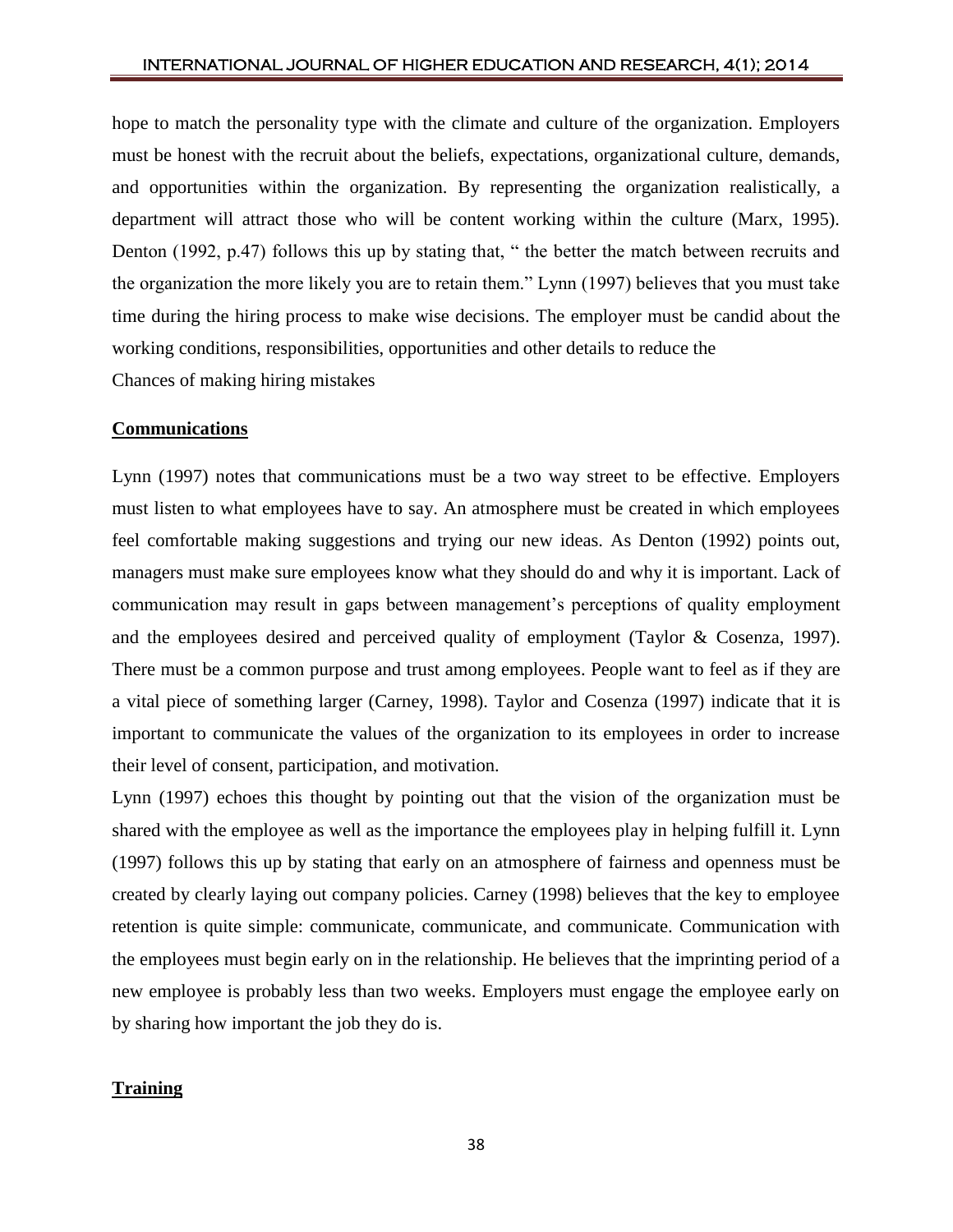As was noted earlier it is important that the employee feel like a valued member of the organization. Training helps underscore this message. Training personnel is a way to show you respect them and want them to grow. The department is making an investment in the employee by offering training (Marx, 1995). Good training can de-emphasize salaries and benefits, in part by building a positive work environment and by giving employees advancement opportunities (Lynn, 1997).

Lynn goes on to say that training helps strengthen employee loyalty. Training can help revitalize personnel. For an increasing number of people, the chance to learn

new skills is a significant personal goal for both the career opportunities education can provide and for the chance to do something a little different (Mendonsa, 1998).

Training emphasizes to the employee that they are valued and respected. This in turn to increased loyalty and retention.

## **Job Satisfaction**

Departments should encourage innovation by soliciting the advice and input of their staff members, followed by responses to ideas, complaints or questions (Taylor, 1997). It is difficult to keep people on the job if they have no say in how to do it (Spragins, 1992).

While an organization must be competitive in terms of compensation and benefits, it is the relationship with the supervisor that is often a crucial factor in determining whether a person stays or goes (Mendonsa, 1998). Employees want more interaction with management, more selfsatisfaction on the job, more responsibility and more control over decisions affecting them. They want their work to make a difference and want to be part of something that matters (Taylor, 1997).

To retain employees, departments must offer career advancement opportunities. Departments failing to offer employees career opportunities, room for advancement and enhancement of skills and knowledge may find it difficult to retain qualified employees (Taylor, 1997). People need to be recognized for their accomplishments in the workplace. In most organizations the feeling of under-recognition is the most pervasive feeling in the workplace (Mendonsa,1998). Provide a great deal of personal and team recognition (Carney, 1998). Recognize achievements with memos, mentions in staff meetings or articles in the newspapers (Lynn, 1997).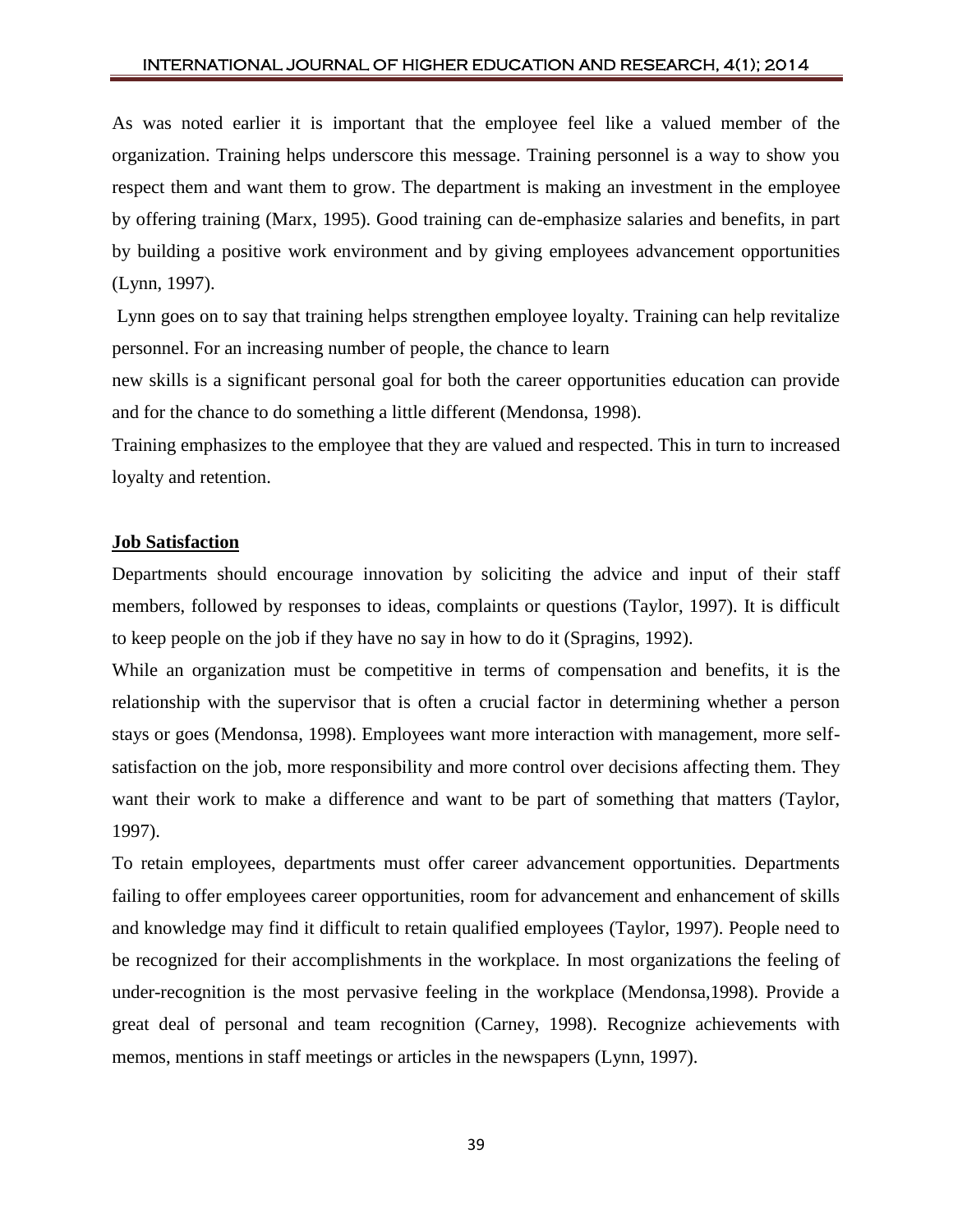Employee involvement, recognition, importance of work, and career advancement opportunities are all important, when dealing with employee retention.

#### **Pay and Benefits**

Money may be the reason they give when they resign, but it's like "white noise". They are conscious of it for a while but if they are bored on the job, money alone is not going to keep them there (Branch, 1998).

In general people think that money and benefits or lack thereof, are the main reasons people leave their jobs, but this is not the case. While compensation and benefits may be a key factor in the final decision-making process, a money shortage is usually not what causes people to look in the first place (Mendonsa, 1998).

Although traditional benefits such as vacation and health are still important, today's workers are also looking for more non-traditional benefits. Benefits such as flexible work hours, availability of childcare tuition assistance programs and discounts on services now top the list of desired benefits (Denton, 1992).

The literature clearly indicates while still factors, money and benefits are not as important as job satisfaction in terms of employee retention.

#### **Summary**

The purpose of this paper was to identify why personnel were leaving the institutes and to suggest ways to improve employee retention. The literature was helpful in pointing out that employees stay or leave a department based on six key reasons, they were: Poor recruiting practices, communications, training, job satisfaction, pay, and benefits.

#### **PROCEDURES**

#### **Literature Research Methodology**

The first step in the research process was to locate any books, professional journals, and faculty development program (FDP) research papers that related to the topic of employee retention .It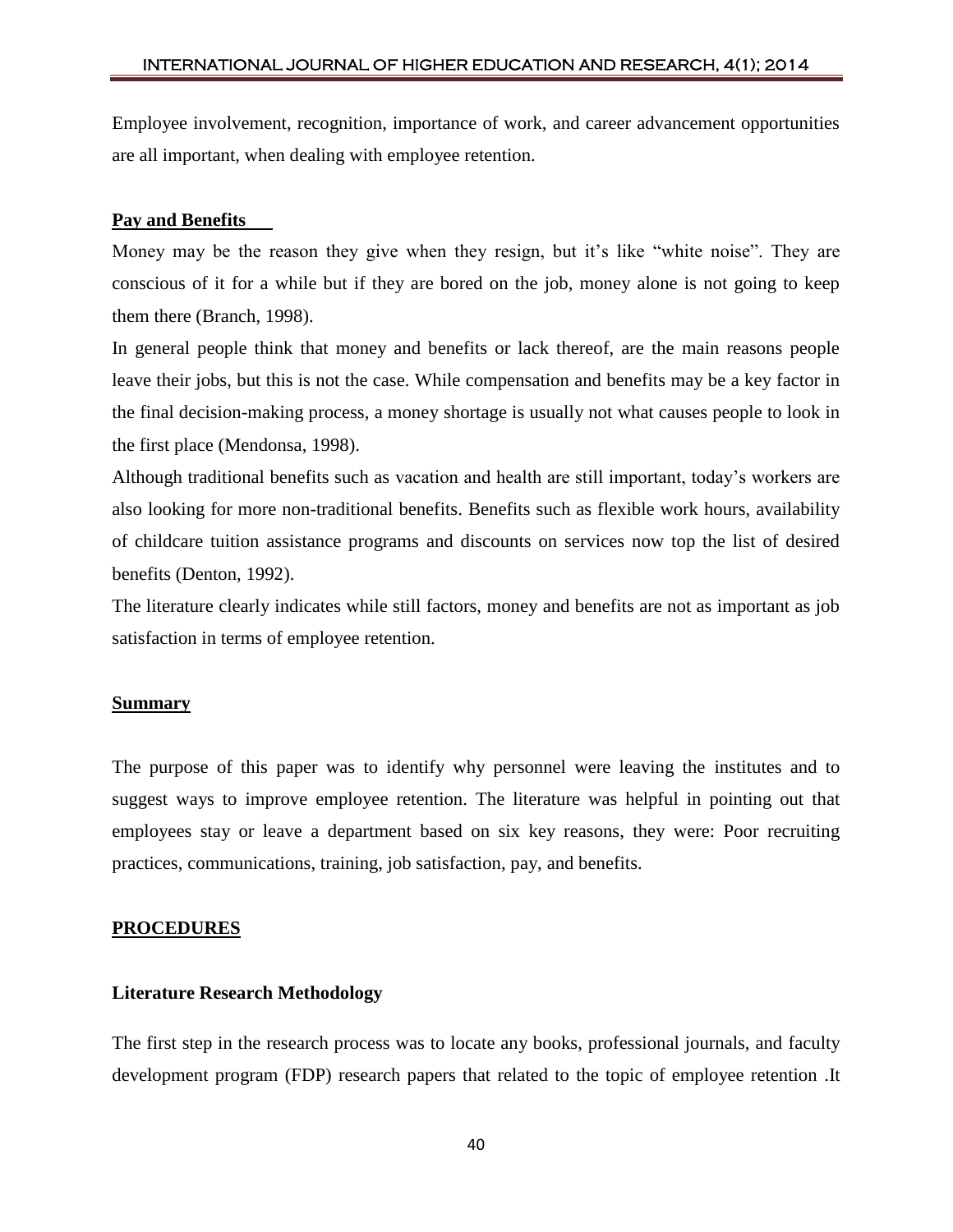was also useful to review the reference lists of the FDP papers, which helped locate additional references not identified by the computer.

## **Interview Methodology**

There were three areas addressed by interviews during the research process. The first set of interviews was conducted utilizing the upper management of the Institute. The purpose of these interviews was to seek upper management's opinion on why they believed personnel were leaving the institute. The first step was to simply ask the question, why do you believe faculty members are leaving the organization? This question was sent out over e-mail utilizing the department's computer system. Secondly, follow up interviews were conducted to both clarify and expand on the responses that were returned via e-mail. The personnel that were utilized for these interviews were assistant professor, associate professor and other teaching and nonteaching staff members.

Interviews were also conducted with personnel that had left the department in the past three years. A questionnaire was developed for this process. A copy of the questionnaire can be found in Appendix A. The areas that were identified by the literature review and by the upper management interviews as keys to why personnel leave their jobs were instrumental in the development of this questionnaire.

The first step in this process was to review personnel records to identify personnel that had left in the last five years. Of the twenty-one personnel that had left the department since 2013, six were eliminated from this study because they left due to medical problems. A review of the fifteen exit interviews that were conducted on the personnel that chose to leave produced very little information as to why. As a result nine telephone interviews were conducted between January and February 2014. Each person was asked why they left. They were then asked what effect the work schedule, job satisfaction, training opportunities, promotional opportunities and pay and benefits had on their decision to leave.

Finally, top management of the institutions, were interviewed to find out if there were any retention programs currently in use by other institutes.

## **Limitations**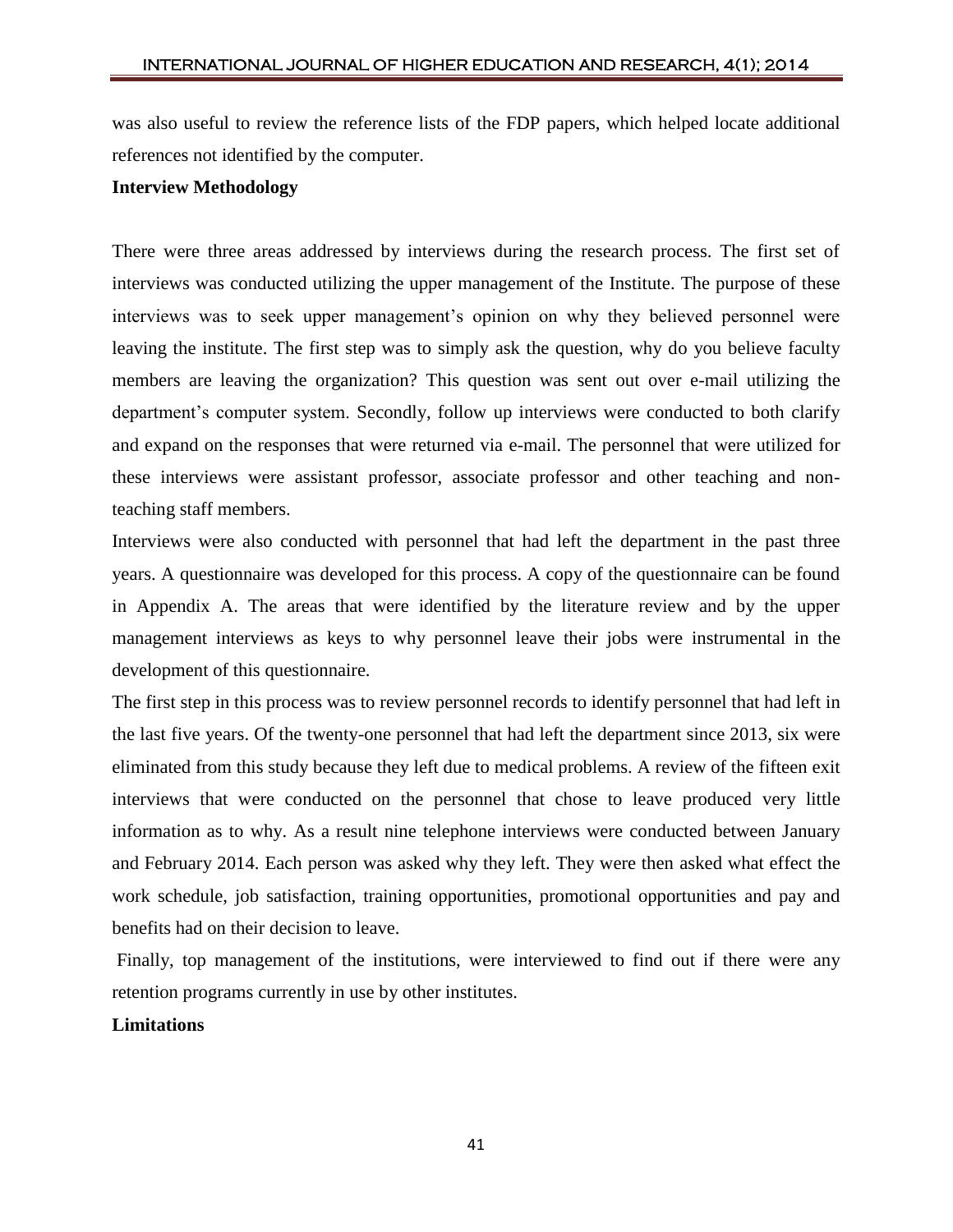Due to difficulties locating ex-employees the researcher was only able to interview nine of the fifteen persons that were identified for interviews. This may have an effect on the outcome to the research paper.

The only literature available about retention issues in the institutes dealt with teaching departments. As a result the literature had to be conducted using business books and periodicals. The six-month time constraint also limited the amount of research that could be conducted on the

subject. Furthermore, the researcher had to accept, with no way to double check, that all the answers provided by the respondents during the telephone interviews were truthful.

#### **RESULTS**

As a result of the research effort, this section presents specific answers to each of the original research questions.

#### **Answers to Research Questions**

#### 1. **Why have members left the Range Complex Fire Department?**

Nine telephone interviews were conducted in an effort to answer this question. The first question asked was, what was the main reason you left the institute ? Fifty six percent (5 of 9) of the respondents said that the work schedule was the main reason for leaving the department. Time away from families and the family's inability to visit them at work were the main reasons for dissatisfaction with the schedule. Ten percent (1of 9) said they left because of disappointment with management. "Job security" was the reason why twenty two percent (2 of 9) gave for leaving. The two respondents felt because the contract they work under is re-bid every five years that their jobs were in jeopardy every five years. Some of the respondents had more than one reason for leaving. Fifty six percent (5 of 9) felt that job satisfaction was a contributing factor in their decision to leave.

#### 2. **In general, why do employees leave the organizations they work for?**

A review of the literature indicated that there are six key reasons why employees leave their jobs, They are recruiting, communications, training, job satisfaction, pay, and benefits.

Recruiting is the first step in retention. An employer must be honest with the recruit about the organisation's or department's beliefs and culture. The better the match between the recruit and the organization the better the chance for retention (Marx, 1995). Communications must begin early on in the relationship. Management must make it clear to the employee what the values of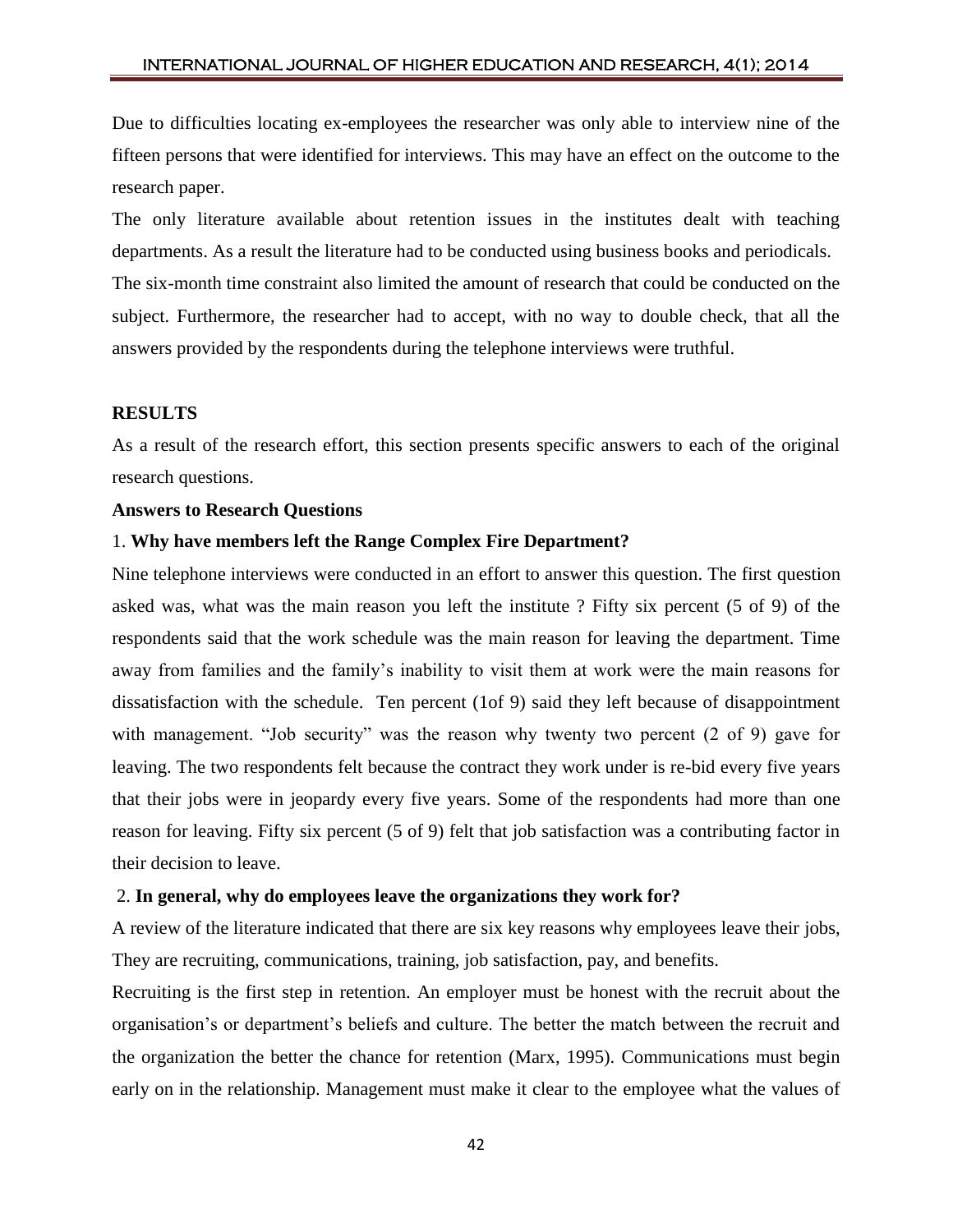the organization are in order to get the employees consent, participation, and motivation (Taylor and Consenza, 1997). One of the keys to effective organizational communications is that it must be a two way street (Lynn, 1997).

Training is the third key to employee retention. According to the literature, training emphasizes to the employee that they are valued and respected and that the company is going to reward them by investing time and money in training them.

The literature indicated that job satisfaction might be the most critical factor in terms of retention.

The four keys to job satisfaction are, employee-management interaction, recognition, job importance and promotional opportunities. Employees want to feel a part of the organization. They want to have some say in how they do their job (Taylor and Consenza, 1997).

The literature clearly points out that the main reasons for retention problems are recruitment, communication, promotional opportunities, job satisfaction, pay, and benefits.

# 3**. What does the upper management team of the institute believe are the reasons personnel are leaving the department?**

For this section of the research seven interviews were conducted. The seven persons interviewed were: felt that the long work schedule and job dissatisfaction were the reason employees left.

Lack of upward mobility, the long work week, and dissatisfaction with upper management were the reasons given for retention problems . they felt the work schedule was especially difficult for faculty pointed out that in addition to the work schedule, and limited promotional opportunities that the lack of emergency responses, and boredom, especially for younger faculty was a key to their leaving. He felt that the shorter workweek was an attractive incentive to leave the organization .

A review of the interviews indicate that the in upper management team believe that the work schedule, lack of promotional opportunities, lack of activity (job satisfaction) are the main reasons that employees have left the department.

## **DISCUSSION**

The literature review identified six keys to employee retention they were: recruitment, communications, training, job satisfaction, pay, and benefits. However, interviews with upper management and with past employees of the department identified only five of the six keys as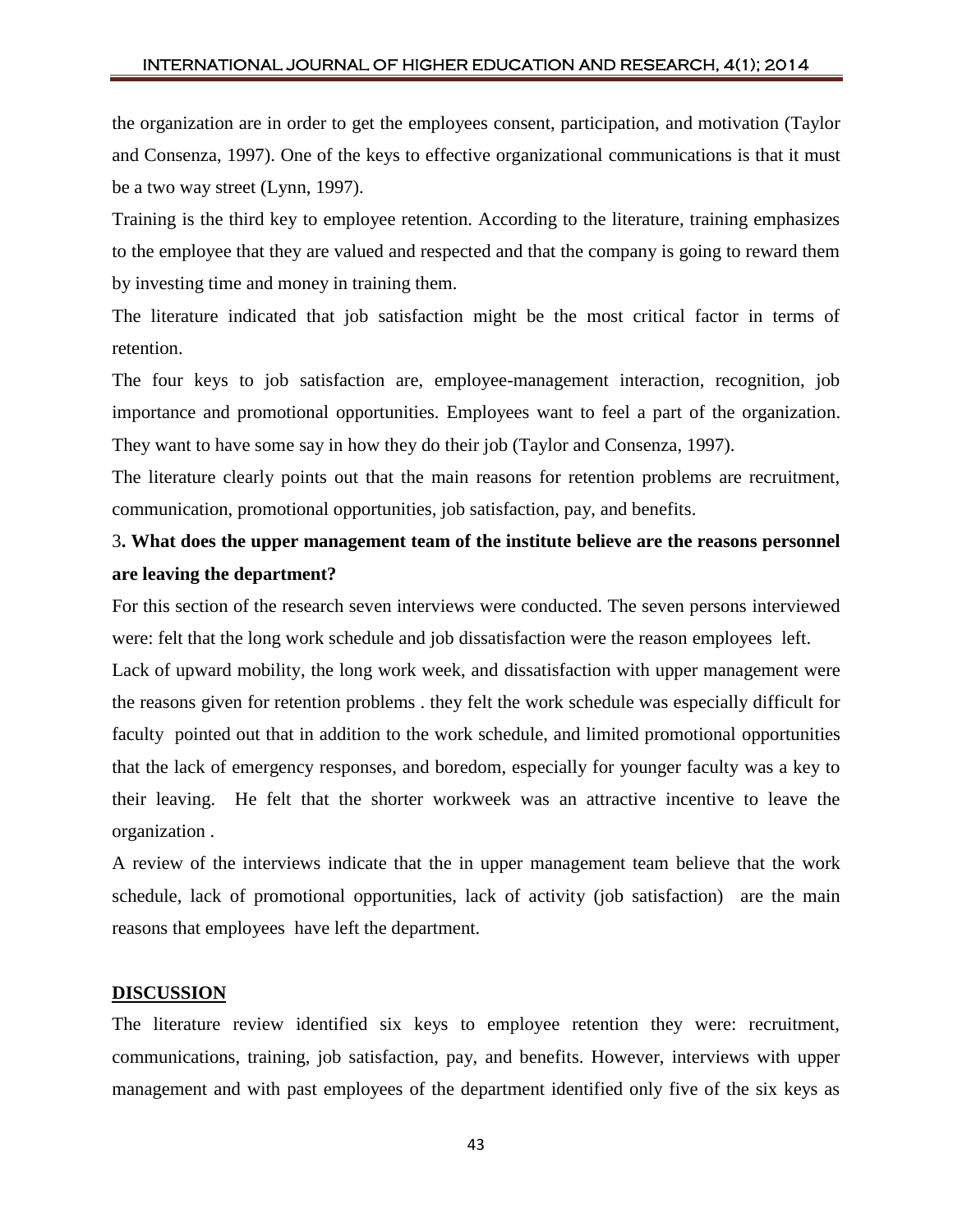issues within the department. The issues identified in the interviews were the workweek (recruitment), job satisfaction, and the lack of advancement opportunities and benefits.

Interviews with past employees pointed out that dissatisfaction with the long workweek was the main reason why people leave the organisation. The upper-management also felt that the work schedule was the main reason why faculties left the department. The long workweek is especially difficult for female faculty with young children at home. The long workweek is a fact of life within the colleges and is not likely to change. The issue of the workweek must be addressed during recruitment.

The department must be honest with the recruit about the beliefs, expectations, organizational culture, demands and opportunities within the organization. By representing the organization realistically, the department will attract those who will be content working within the culture (Marx, 1995).

Both the past employee and upper-management interviews indicated that job satisfaction was a factor in employee retention. In both cases the respondents felt that the lack of activity was the cause to the dissatisfaction. This is not an unusual situation especially among the young faculty who want to test their training and skills. As Marx (1995) points out if employees are bored with their job they will not stay. This is another issue that should be addressed during recruitment. Potential employees should be given a clear picture of the type and amount of responses they will encounter when they join the department.

The lack of promotional opportunities was another issue that both sets of interviewees agreed was a retention issue. The lack of promotional opportunities is caused by two factors; the fact that the department is small and that most of the strong positions are currently held by fairly young members. Employees must feel like they have an opportunity to advance. Promoting from within is one of the proven methods of employee retention. It shows that there is room for advancement and growth within the department (Marx, 1995).

#### **RECOMMENDATIONS**

The institute must improve its recruitment policies and procedures. There should be no doubt in each new recruit's mind as to what he or she is signing up for. The work schedule, the workload and the career opportunities should be clearly stated and understood. This will help eliminate any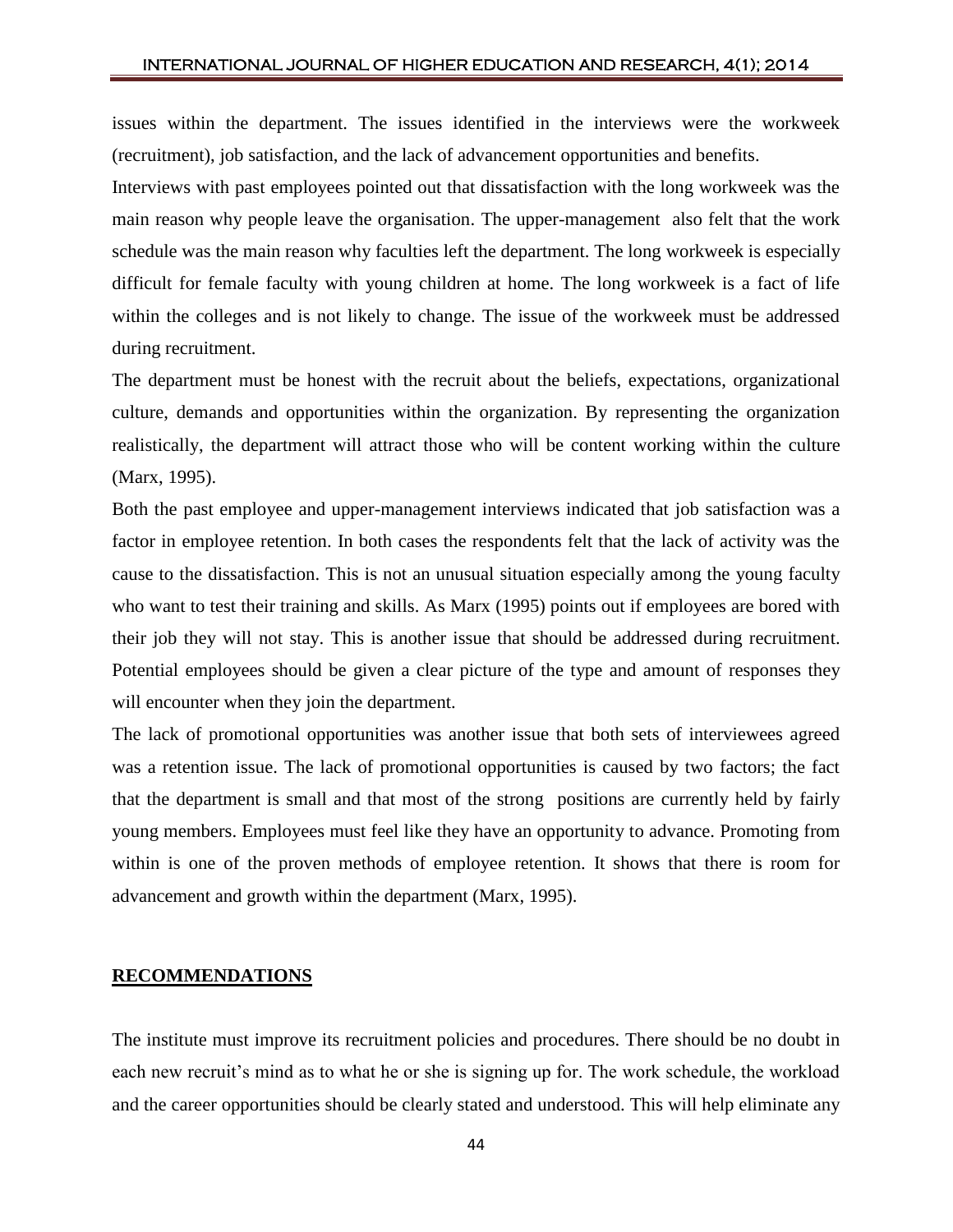disappointment when new members begin work. To help offset the lack of emergency responses the institute should involve its employees in the daily operation of the institute. Department members should have more say in how they do their job. This will give the members a sense of buy-in and will help make them feel they are more a part of the department.

The department should increase and improve its awards program. Just because there may be no promotions available does not mean that you cannot reward an employee for a job well done. These rewards can be in the form of money, gifts, plaques and memos. If there is no room for upward mobility then move the employees laterally. If an employee is working in operations move him to fire prevention or training for a while. This will help him get a better overall view of the department and hopefully stimulate his interest. Stretch the members by giving them multiple assignments (Branch, 1998). Upper-management must constantly communicate the importance of the work being done and the importance of the people doing it.The institutes should conduct further research on the subject of retention. The instates should also form a permanent retention committee to constantly monitor and advise management on retention issues. The educational institute should develop and ongoing recruitment effort in order to maintain a larger talent pool from which to select future employees.

#### **REFERENCES**

- Branch, Shelly (1998, November). The new economy: You hire 'em. But can you keep'em? *Fortune,* 247.
- Carney, Karen (1998, November). How businesses can reduce high employee turnover. *Inc,* 47.
- Denton, D. Keith (1992). *Recruitment, retention, and employee relations.* West Westport, CT: Quorum
- Lynn, Jacquelyn (1997). Hard to hold: Conquer the tight labor market by retaining valuable workers. *Entrepreneur,* 34.
- Marx, Mary (1995, December). Keeping your best employees. *Journal of Property Management,*  26-29.
- Mendonsa, Robert (1998, January). Keeping who you want to keep: Retaining the best people. *Supervision,* 10-12
- Spragins, Ellen E. (1992, November). How to retain key employees. *Inc.,* 36